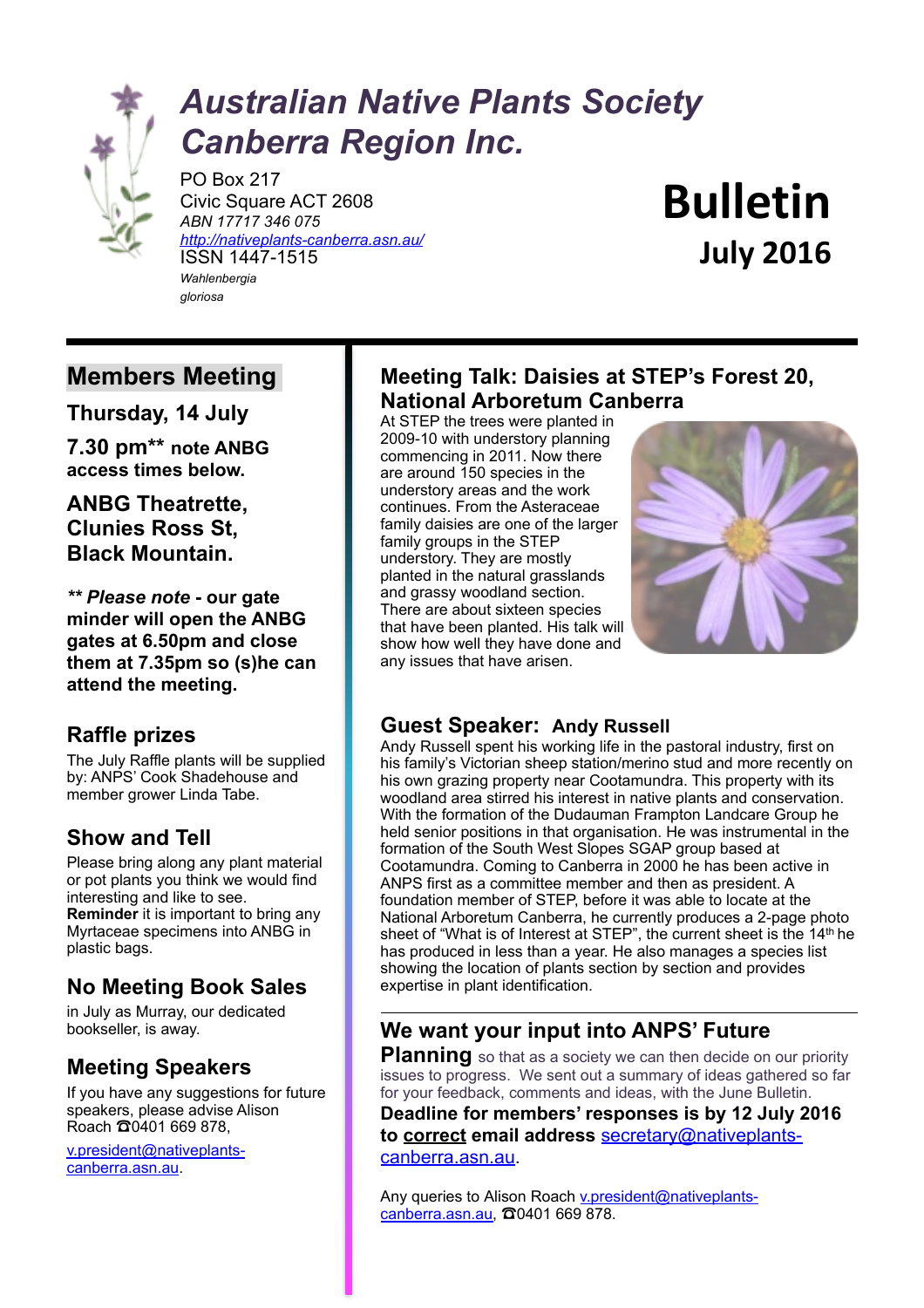### **New Members**

A very warm welcome to our new members:

- ✿ David Stobbart
- ✿ Naomi Boccola and Darren Boulton

# **May Gibbs by gum!**

**Saturday 16 July - Sunday 11 September**  Exhibition created by The National Centre for Australian Children's Literature Ramp Showcase, Canberra Museum and Gallery May Gibbs' work is an early example of merchandising stories and artworks. The exhibition features a large collection of ephemera and realia which reflect highly sophisticated merchandising. Rich resources revealing the many editions of her published works over time in wide-ranging formats are also featured. The extraordinary story behind saving Nutcote, her home in Sydney, which is now a museum open to the public, is highlighted. Jane Brummitt, noted authority on May Gibbs and author (with Robert Holden) of a book about May Gibbs entitled, More than a Fairy Tale: An Artistic Life, will give a floor talk on Thursday 21 July from 1-2pm at the Canberra Museum and Gallery Ramp Showcase. Her talk will explore May Gibbs' art, appeal and lasting contribution to Australia's national heritage.

# **Propagation**

General ANPS propagation queries: propagation@nativeplants-canberra.asn.au Anthony Meyer requests cutting material… Contact: ph 0411 836 841 or meyeranthony7@gmail.com

### **Recent Wednesday Walks…**

Photos by Helen



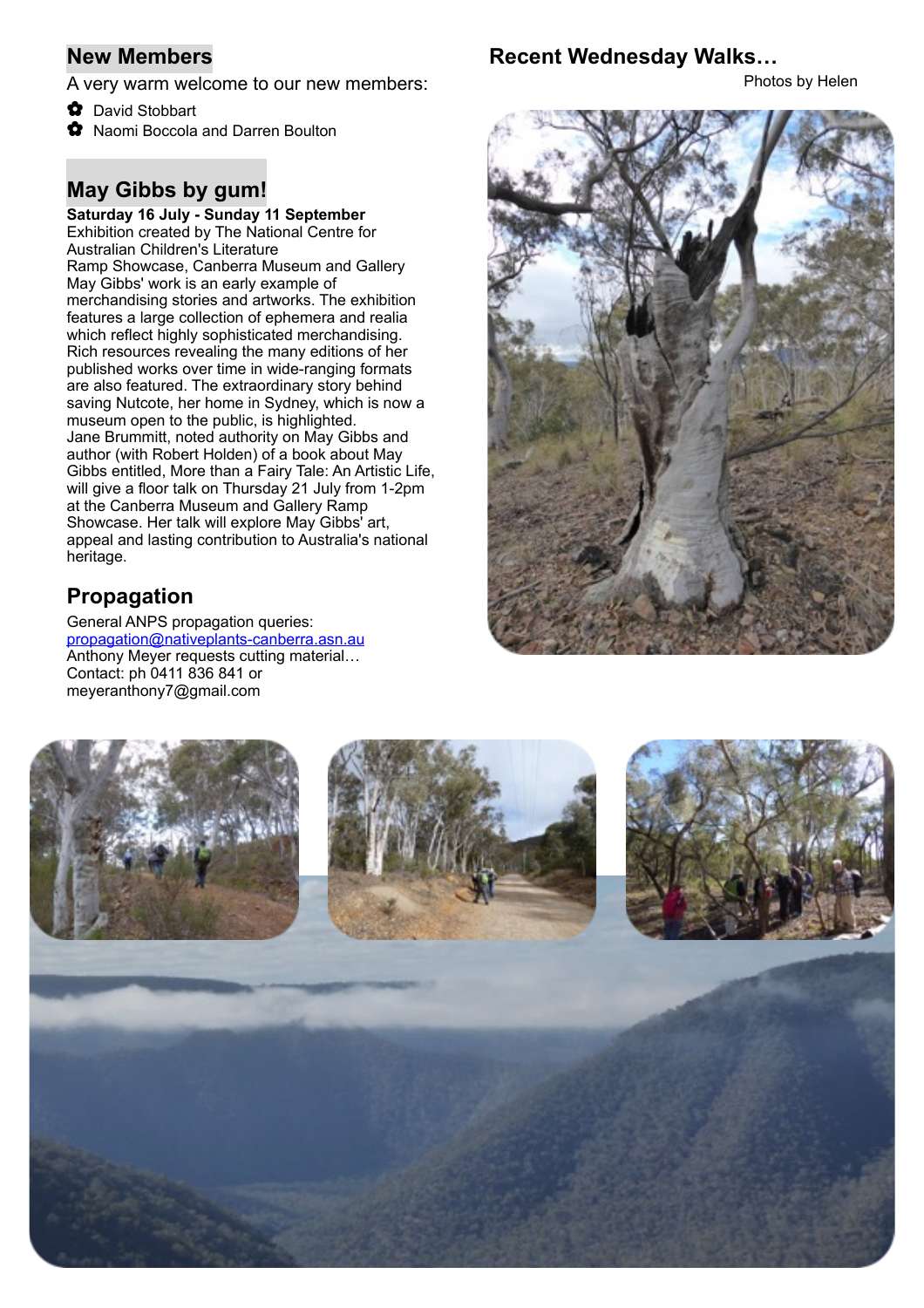# **Field Trips**

# **August Field trips**

### **APS NSW Invitation**

### **20 to 21 August, Tamworth**

ANPS members are invited to attend APS NSW's annual get together in Tamworth. It is a weekend of activities including a seminar program, visits to private gardens, local wetlands and botanic gardens. For more info contact Warwick Daniels ☎6231 0852, [wda68126@bigpond.net.au](mailto:wda68126@bigpond.net.au).

#### **Between time.**

Members going on either or both of these August trips may be doing activities in the intervening week eg there is a tag-a-long drive around the Pilliga with Annabelle and Anthony. For details contact Neville Page  $\Omega$ 6238 1766, [nevpage@bigpond.com](mailto:nevpage@bigpond.com).

### **27-28 August, Coffs Harbour**

Gwyn Clarke and Morrie Duggan will be our guides for this weekend away in northern NSW as we visit heathland and rain forest terrain. If you are interested and/or you would like more info, please contact Neville Page: ☎6238 1766,

#### [nevpage@bigpond.com](mailto:nevpage@bigpond.com).

#### **Accommodation**

Some members have already booked accommodation at the Big 4 Tourist Park at Darlington Beach, located about 20km north of Coff's Harbour. NRMA and Big 4 discounts are offered. Booking can be made by calling 1800 888 999. Cabins, caravan sites (powered and unpowered) and tent sites are available. However, another large group have booked for the same weekend, and availability may run out. It is recommended therefore, if you want to stay there, that you book early.

### **Friday 26 August, 2016 – Optional First Day**

Because people are coming a long way, Gwyn and Morrie have offered a day in the Red Rock area where there is a boardwalk as well as beautiful coastal heath. It is only just up the road from Darlington Park. If interested in this optional day, you will need to arrive on Thursday 25th.

### **Saturday 27 August, 2016**

On Saturday morning we'll go to Gwyn and Geoff Clarke's place at 9.30am for a look at their garden and anything else of interest. The Clarkes will provide tea & coffee for morning tea and lunch. Bring your own food for lunch.

After lunch we will move on to Morrie and Fiona Duggan's place for a look at their garden, which has grown quite a bit with lots of new garden beds. Their forest area is coming on well and the water birds have been in profusion because it has been so dry. The recent rains might have changed that. We'll then have a barbecue at the Duggan's. Bring your own meat, and salads will be provided. A few locals will be invited to the barbecue so we can get to know some of the people we'll meet on the Sunday outing.

### **Sunday 28 August**

On Sunday we will meet at Emerald Beach at 10.00am for a walk along the coast to Tiki Reserve. We hope to see some local orchids in flower there. We can also have a quick look at Emerald Beach headland which has some interesting flora. After lunch we will be going to Moonee to see the rainforest area. You can bring your own lunch, but there is a small shop at Emerald Beach that makes good burgers if anyone wants to buy their lunch. This is the Coffs Groups usual excursion for August.

### **September Field Trip**

### **Goulburn River Trip**

#### 5-8 September

A week after the Coff's Harbour trip, Morrie Duggan is leading a field trip to the Goulburn River National Park and surrounding areas. The Park is located in the western Hunter Valley near the small township of Merriwa. Morrie has kindly invited Canberra ANPS members to come along. If you are interested please contact Morrie as soon as possible on 6649 3202 (preferably at night) or by email at morris@guarana.org.

### **Wednesday Walkers**

Jean Geue Photos from Wednesday Walkers visit to Mt Tennant



Murray Dadds and Brigitta Wimmer - checking plant IDs from the Good Book

Lunch at the lookout